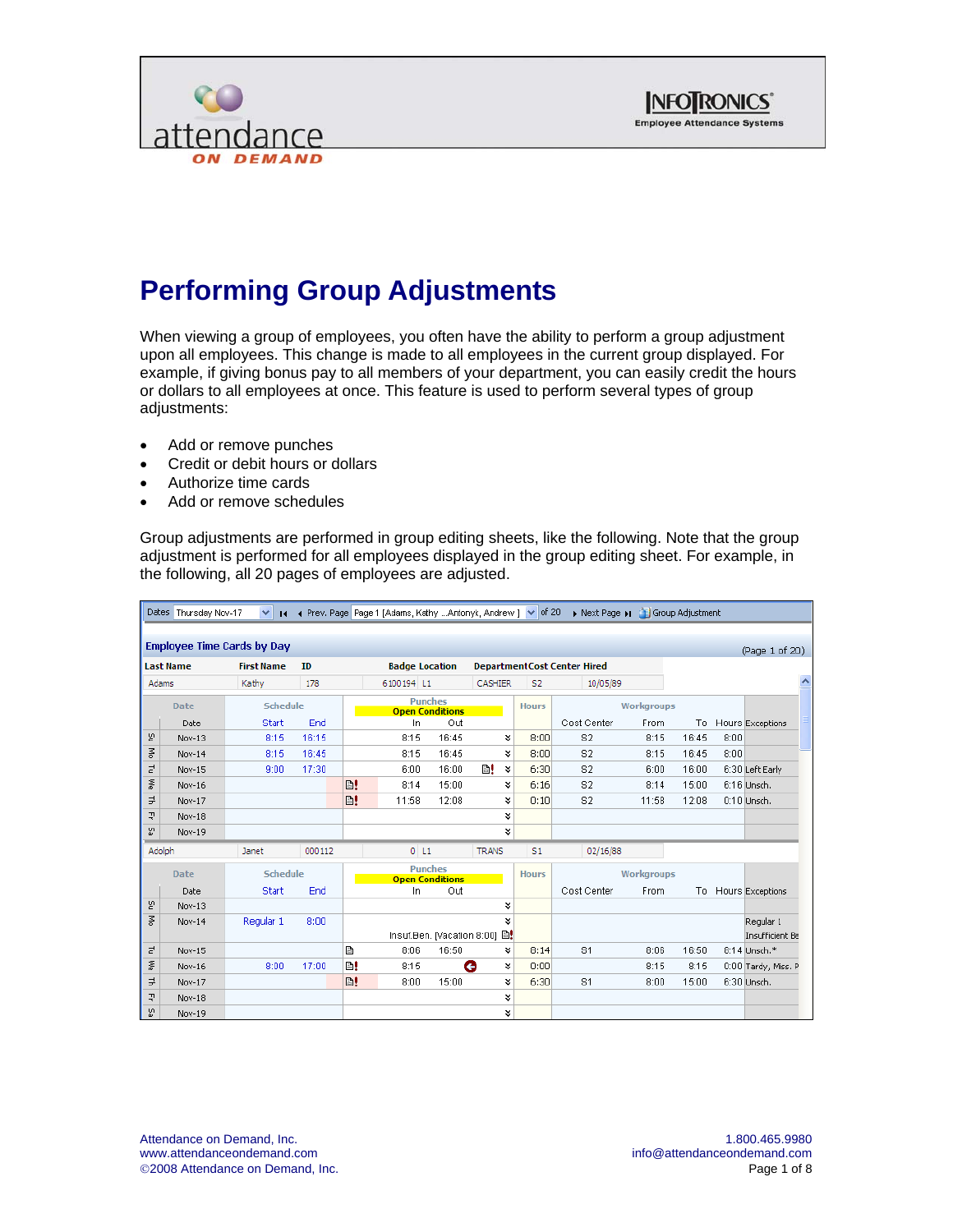



# **Adding Punches for a Group of Employees**

Using the Group Adjustment from a group editing sheet, you can add punches for a group of employees simultaneously. For example, if you need to fix missing punches to prepare for payroll you can easily and quickly add punches to selected employees at once.

- 1. Browse to a group editing sheet.
- 2. Click Group Adjustment The Group Adjustment Properties page is displayed.
- 3. Click Change in each respective area to define the properties for adding a punch for a group of employees.

| <b>Editing Sheet</b>                                                                      |                                                                                                                     |        |              |  |  |  |
|-------------------------------------------------------------------------------------------|---------------------------------------------------------------------------------------------------------------------|--------|--------------|--|--|--|
|                                                                                           | <b>Group Adjustment Properties</b>                                                                                  |        |              |  |  |  |
| Adjustment                                                                                | Add a New Punch                                                                                                     | Change |              |  |  |  |
| <b>Transaction</b>                                                                        | 01/22/08<br>11:47<br>Only if employee does not already have a<br>punch between 01/22/08 11:47 and<br>01/22/08 14:47 | Change |              |  |  |  |
| Reason<br>Code                                                                            | Supervisor Permission                                                                                               | Change |              |  |  |  |
| <b>Includes</b>                                                                           | Active Employees                                                                                                    | Change |              |  |  |  |
| Workgroups                                                                                |                                                                                                                     | Change |              |  |  |  |
| Employee(s)                                                                               | Alexander, David, Benedict, Matthew A,<br>Brian, Neely                                                              | Change | Remove       |  |  |  |
| Matching                                                                                  | 3 Employee(s)                                                                                                       |        |              |  |  |  |
| Select Apply Now to Begin Applying this Adjustment to<br>Execute<br>Selected Employee(s). |                                                                                                                     |        | Apply<br>Now |  |  |  |

4. Specify the properties of punches to add. You can change some or all properties.

| Area            | <b>Properties</b>                                                |
|-----------------|------------------------------------------------------------------|
| Adjustment      | Select the transaction type: Add a New Punch.                    |
| Transaction     | Select the punch date and time. If you don't want to add punches |
|                 | to employees that already have punches in a specific date/time   |
|                 | range, select Restrict Adding of this new Punch and fill in the  |
|                 | date and time range.                                             |
| Reason Code     | Add a reason for adding punches, if needed.                      |
| <b>Includes</b> | Select the employee type for which you want to add punches.      |
| Workgroups or   | Select either the workgroup or individuals employees to add      |
| Employee(s)     | punches.                                                         |
| Matching        | Lists the employees for whom punches are added.                  |

5. Click Apply Now in the Execute area to add punches for selected employees or workgroups.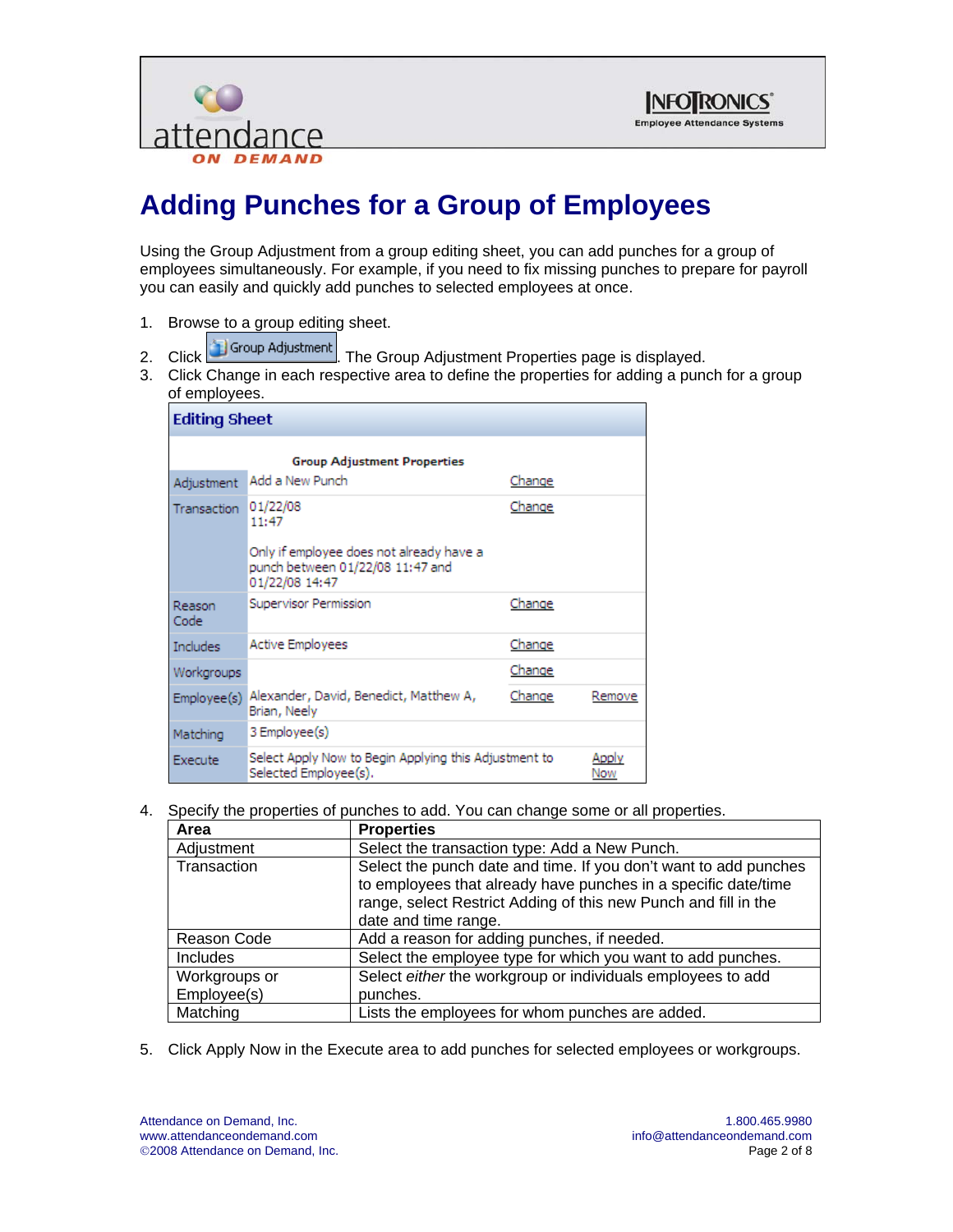



# **Removing Punches for a Group of Employees**

Using the Group Adjustment from a group editing sheet, you can remove a range of punches for a group of employees simultaneously. For example, if you need to remove employee lunch punches for the AIR MGR department, you can easily and quickly remove this punch for selected employees at once.

- 1. Browse to a group editing sheet.
- 
- 2. Click Group Adjustment The Group Adjustment Properties page is displayed.
- 3. Click Change in each area to define the properties for removing a range of punches for a group of employees.

| <b>Editing Sheet</b>                                                                                      |                                                                                                                                                                                         |        |        |  |  |  |
|-----------------------------------------------------------------------------------------------------------|-----------------------------------------------------------------------------------------------------------------------------------------------------------------------------------------|--------|--------|--|--|--|
| <b>Group Adjustment Properties</b>                                                                        |                                                                                                                                                                                         |        |        |  |  |  |
| Adjustment                                                                                                | Remove a Punch (in Range)                                                                                                                                                               | Change |        |  |  |  |
|                                                                                                           | In Range Of 01/22/08 11:47<br>to<br>01/24/08 14:47                                                                                                                                      | Change |        |  |  |  |
| Reason<br>Code                                                                                            | Supervisor Permission                                                                                                                                                                   | Change |        |  |  |  |
| Includes                                                                                                  | All Employees                                                                                                                                                                           | Change |        |  |  |  |
| Workgroups                                                                                                | <b>AIR MGR</b>                                                                                                                                                                          | Change | Remove |  |  |  |
| Employee(s)                                                                                               |                                                                                                                                                                                         | Change |        |  |  |  |
| Matching                                                                                                  | 9 Employee(s)<br>Campione, Teresa ; Debuyser, Roseanne ; Fusco Jr, Jr,James ;<br>Gerner, Anna ; Goral, Gina Ma; Hoesle, Mary ; Murphy Jr, Edward ;<br>Romano, Susan ; Yankanich, Dennis |        |        |  |  |  |
| Select Apply Now to Begin Applying this Adjustment to<br>Apply<br>Execute<br>Selected Employee(s).<br>Now |                                                                                                                                                                                         |        |        |  |  |  |

4. Use the following table to specify the properties of punches to remove.

| Area                      | <b>Properties</b>                                       |
|---------------------------|---------------------------------------------------------|
| Adjustment                | Select the transaction type: Remove a Punch (in Range). |
| In Range Of               | Select the date and time range to remove punches.       |
| Reason Code               | Add a reason for removing punches, if needed.           |
| <b>Includes</b>           | Select the employee type for whom to remove punches.    |
| Workgroups or Employee(s) | Select either the workgroup or individual employees for |
|                           | whom to remove punches.                                 |
| Matching                  | Lists the employees for whom punches are removed.       |

5. Click Apply Now in the Execute area to remove punches.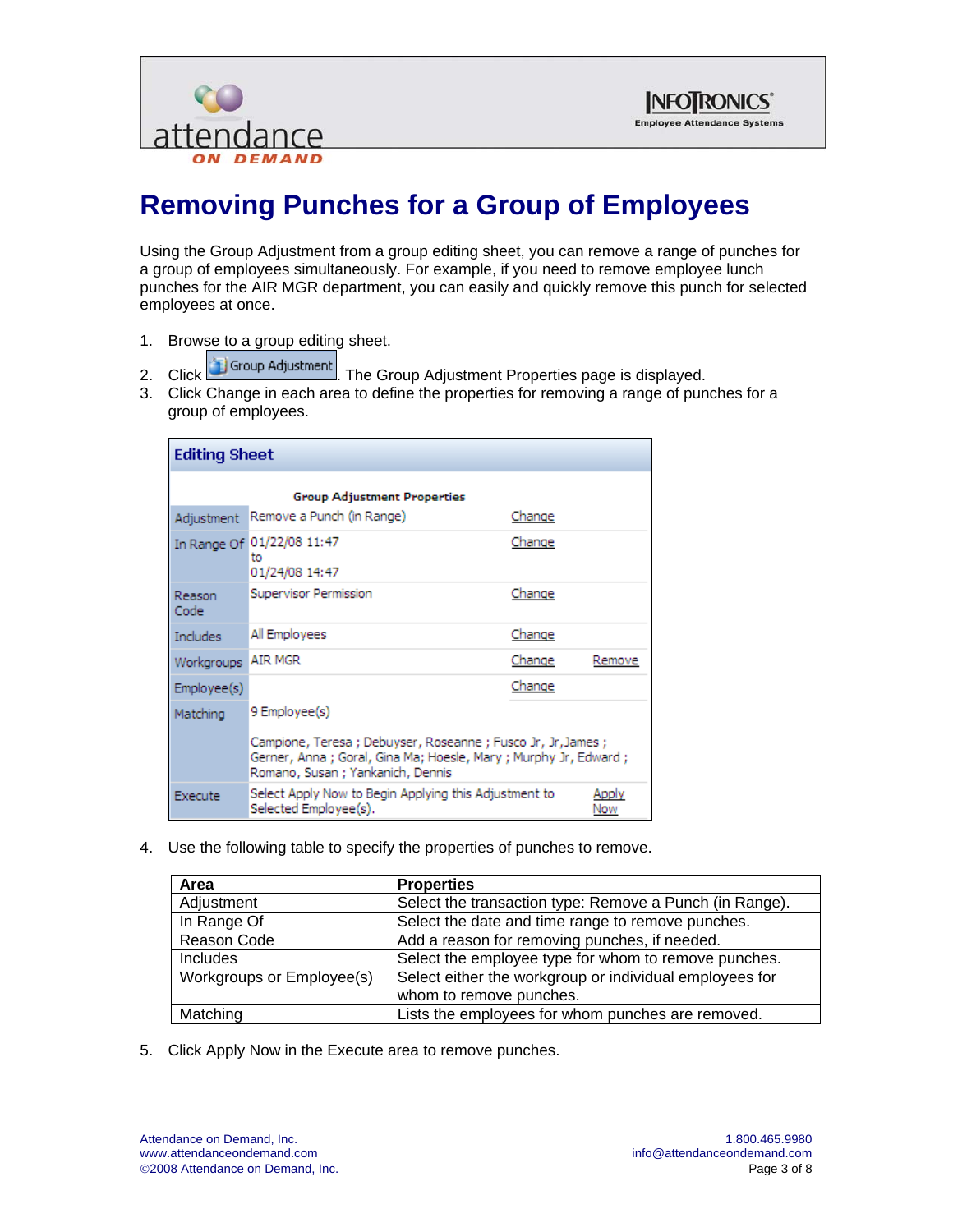



# **Crediting Hours for a Group of Employees**

Using the Group Adjustment from a group editing sheet, you can credit hours for a group of employees simultaneously. For example, if giving bonus pay to all members of your department, you can easily credit the hours to all employees at once.

- 1. Browse to a group editing sheet.
- 2. Click **3** Group Adjustment **The Group Adjustment Properties page is displayed.**
- 3. Click Change in a respective area to define the properties for crediting hours for a group of employees.

| <b>Editing Sheet</b>                                                                                      |                                                                                                                                           |               |        |  |  |  |
|-----------------------------------------------------------------------------------------------------------|-------------------------------------------------------------------------------------------------------------------------------------------|---------------|--------|--|--|--|
| <b>Group Adjustment Properties</b>                                                                        |                                                                                                                                           |               |        |  |  |  |
| Adjustment                                                                                                | <b>Credit Hours</b>                                                                                                                       | Change        |        |  |  |  |
| Effective<br>On                                                                                           | 01/22/08<br>Date must be within the current period or<br>within the previous period if the previous<br>period has not yet been completed. | Change        |        |  |  |  |
| Amount                                                                                                    | 8:00<br>Regular 1                                                                                                                         | Change        |        |  |  |  |
| Reason<br>Code                                                                                            | Supervisor Permission                                                                                                                     | Change        |        |  |  |  |
| Includes                                                                                                  | <b>Active Employees</b>                                                                                                                   | Change        |        |  |  |  |
| Workgroups                                                                                                | <b>AREA MGR</b>                                                                                                                           | <u>Change</u> | Remove |  |  |  |
| Employee(s)                                                                                               |                                                                                                                                           | Change        |        |  |  |  |
| Matching                                                                                                  | 8 Employee(s)                                                                                                                             |               |        |  |  |  |
|                                                                                                           | Bevan, David ; Bill, Vito ; Brian, Neely ; Ellis, Steve ; Foxworth, John ;<br>Frank, Alphonso ; Monastra, Duke J ; Retallick, Brian J     |               |        |  |  |  |
| Select Apply Now to Begin Applying this Adjustment to<br>Apply<br>Execute<br>Selected Employee(s).<br>Now |                                                                                                                                           |               |        |  |  |  |

4. Use the following table to specify the properties of hours to credit.

| Area                      | <b>Properties</b>                                       |  |
|---------------------------|---------------------------------------------------------|--|
| Adjustment                | Select the transaction type: Credit Hours.              |  |
| <b>Effective On</b>       | Select the date on which to credit time.                |  |
| Amount                    | Select the hour-based pay designation and hours that    |  |
|                           | you want to credit to selected employees.               |  |
| Reason Code               | Add a reason for crediting hours, if needed.            |  |
| Includes                  | Select the employee types for whom to credit hours.     |  |
| Workgroups or Employee(s) | Select either the workgroup or individual employees for |  |
|                           | whom to credit time.                                    |  |
| Matching                  | Lists employees for whom hours are credited.            |  |

5. Click Apply Now in the Execute area to credit hours for selected employees.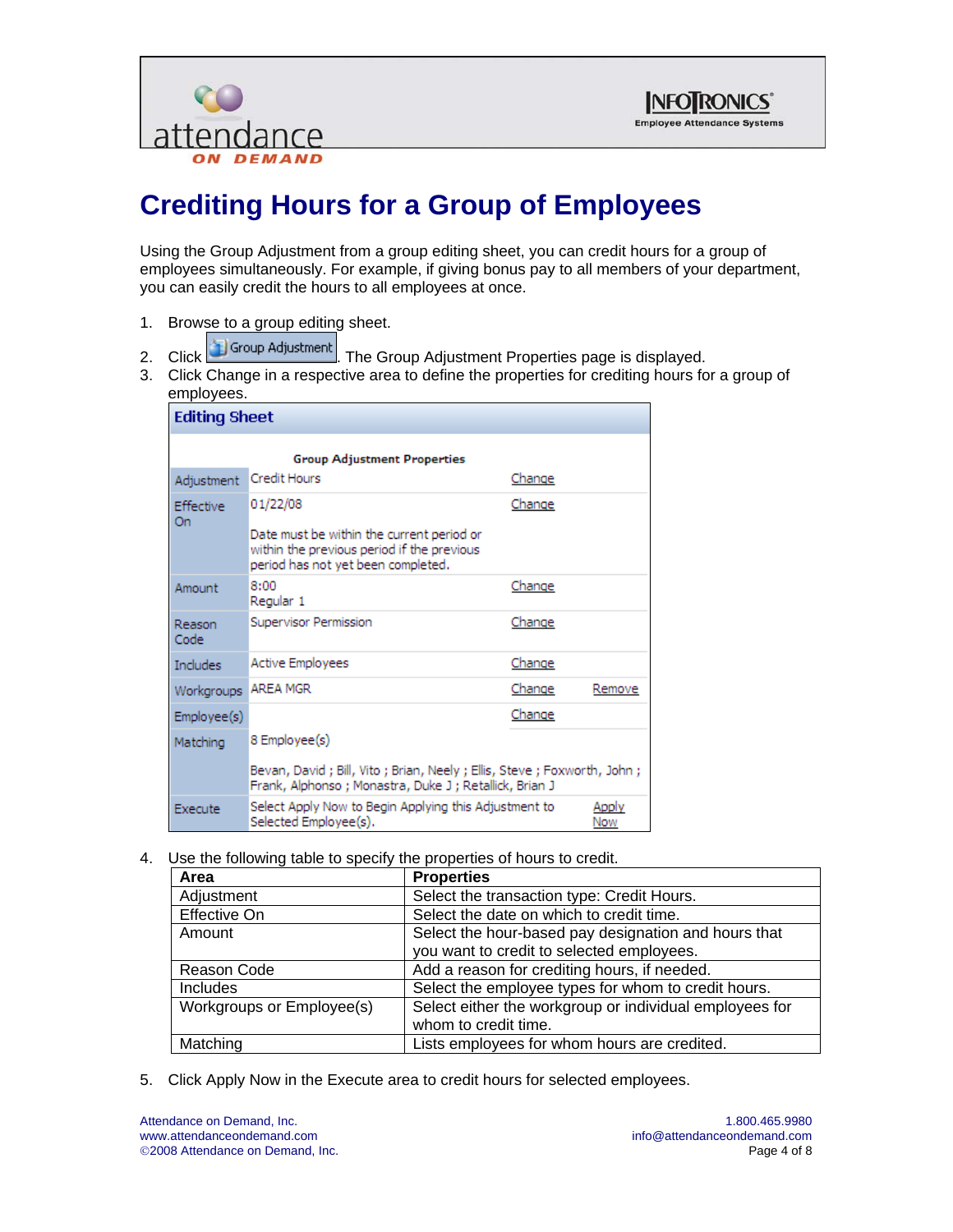



# **Crediting Dollars for a Group of Employees**

Using the Group Adjustment from a group editing sheet, you can credit dollars for a group of employees simultaneously. For example, if giving bonus pay to all members of your department, you can easily credit dollars to all employees at once.

- 1. Browse to a group editing sheet.
- 2. Click Group Adjustment The Group Adjustment Properties page is displayed.
- 3. Click Change in the respective area to define the properties for crediting dollars for a group of employees.

| <b>Editing Sheet</b>                                                                                      |                                                                                                                                           |        |        |  |  |  |
|-----------------------------------------------------------------------------------------------------------|-------------------------------------------------------------------------------------------------------------------------------------------|--------|--------|--|--|--|
|                                                                                                           | <b>Group Adjustment Properties</b>                                                                                                        |        |        |  |  |  |
| Adjustment                                                                                                | Credit Dollars                                                                                                                            | Change |        |  |  |  |
| <b>Effective</b><br>On                                                                                    | 02/07/08<br>Date must be within the current period or<br>within the previous period if the previous<br>period has not yet been completed. | Change |        |  |  |  |
| Amount                                                                                                    | 100,0000<br>Tips                                                                                                                          | Change |        |  |  |  |
| Reason<br>Code                                                                                            | Supervisor Permission                                                                                                                     | Change |        |  |  |  |
| Includes                                                                                                  | <b>Active Employees</b>                                                                                                                   | Change |        |  |  |  |
| Workgroups                                                                                                | <b>AREA MGR</b>                                                                                                                           | Change | Remove |  |  |  |
| Employee(s)                                                                                               |                                                                                                                                           | Change |        |  |  |  |
| 8 Employee(s)<br>Matching                                                                                 |                                                                                                                                           |        |        |  |  |  |
|                                                                                                           | Bevan, David ; Bill, Vito ; Brian, Neely ; Ellis, Steve ; Foxworth, John ;<br>Frank, Alphonso ; Monastra, Duke J ; Retallick, Brian J     |        |        |  |  |  |
| Select Apply Now to Begin Applying this Adjustment to<br>Apply<br>Execute<br>Selected Employee(s).<br>Now |                                                                                                                                           |        |        |  |  |  |

4. Use the following table to specify the properties of dollars to credit.

| Area                      | <b>Properties</b>                                        |  |
|---------------------------|----------------------------------------------------------|--|
| Adjustment                | Select the transaction type, Credit Dollars.             |  |
| Effective On              | Select the date on which to credit dollars.              |  |
| Amount                    | Select the dollar-based pay designation and dollars that |  |
|                           | you want to credit to selected employees.                |  |
| Reason Code               | Add a reason for crediting dollars, if needed.           |  |
| <b>Includes</b>           | Select the employee eligibility for crediting dollars.   |  |
| Workgroups or Employee(s) | Select either workgroup or employees to credit dollars.  |  |
| Matching                  | Lists employees for whom dollars are credited.           |  |
|                           |                                                          |  |

5. Click Apply Now in the Execute area to credit dollars to selected employees.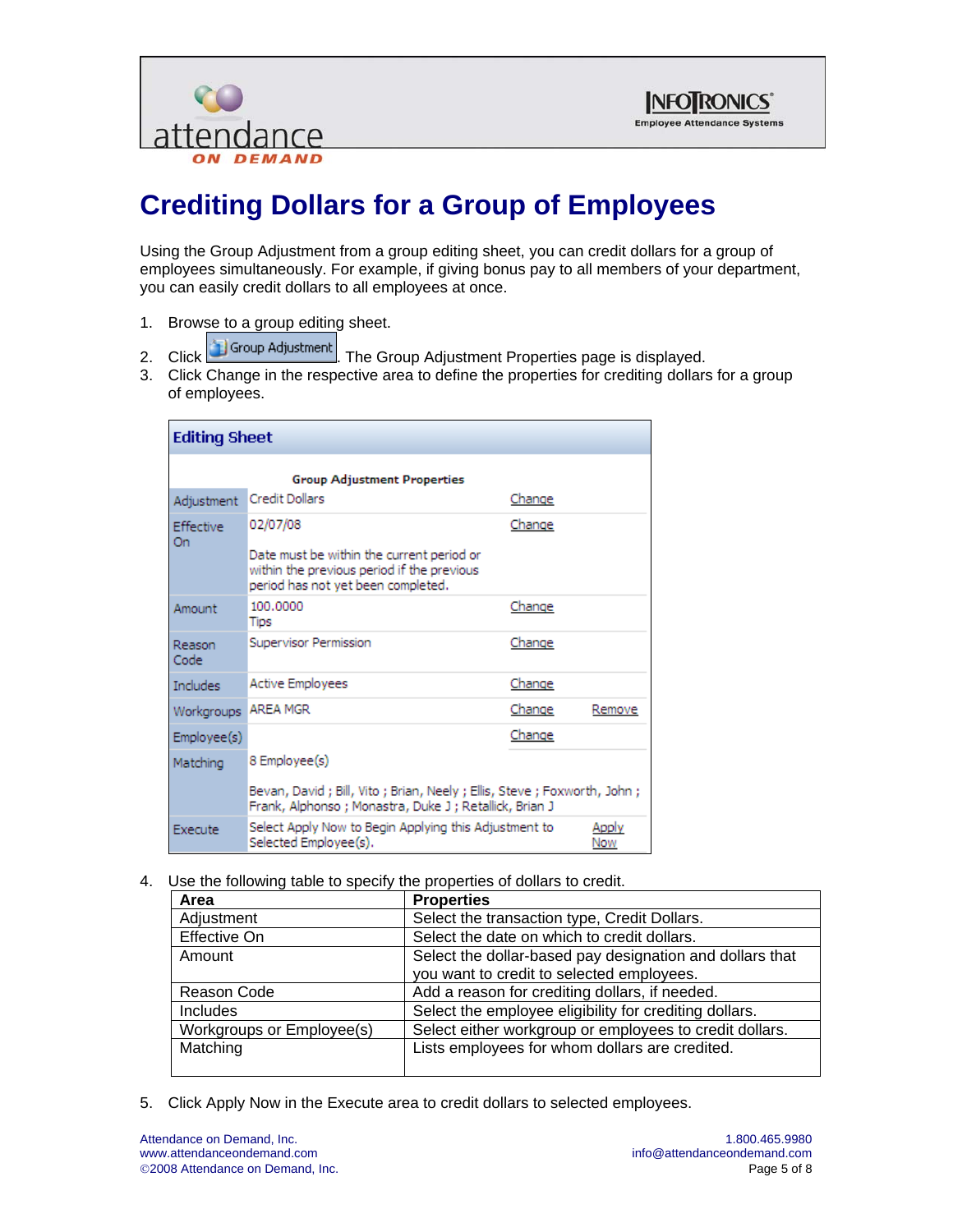



# **Authorizing Time Cards for a Group of Employees**

Using the Group Adjustment from a group editing sheet you can authorize time cards for a group of employees simultaneously. For example, at the end of pay period you can easily and quickly authorize time cards for selected employees at once.

- 
- 1. Browse to a group editing sheet.<br>2. Click  $\begin{array}{|c|c|c|}\n\hline\n\end{array}$  Group Adjustment  $\begin{array}{|c|c|c|}\n\hline\n\end{array}$  The C-The Group Adjustment Properties page is displayed.
- 3. Click Change in the respective area to define the properties for authorizing time card for a group of employees.

| <b>Editing Sheet</b>                                                                      |                                                                                                                                       |              |        |  |  |  |
|-------------------------------------------------------------------------------------------|---------------------------------------------------------------------------------------------------------------------------------------|--------------|--------|--|--|--|
| <b>Group Adjustment Properties</b>                                                        |                                                                                                                                       |              |        |  |  |  |
| Adjustment                                                                                | Authorize Period Time Card                                                                                                            | Change       |        |  |  |  |
|                                                                                           | Authorization Previous Period<br>and lock time card.                                                                                  | Change       |        |  |  |  |
| Reason<br>Code                                                                            | Supervisor Permission                                                                                                                 | Change       |        |  |  |  |
| Includes                                                                                  | <b>Active Employees</b>                                                                                                               | Change       |        |  |  |  |
| Workgroups                                                                                | <b>AREA MGR</b>                                                                                                                       | Change       | Remove |  |  |  |
| Employee(s)                                                                               |                                                                                                                                       | Change       |        |  |  |  |
| Matching                                                                                  | 8 Employee(s)                                                                                                                         |              |        |  |  |  |
|                                                                                           | Bevan, David ; Bill, Vito ; Brian, Neely ; Ellis, Steve ; Foxworth,<br>John ; Frank, Alphonso ; Monastra, Duke J ; Retallick, Brian J |              |        |  |  |  |
| Select Apply Now to Begin Applying this Adjustment to<br>Execute<br>Selected Employee(s). |                                                                                                                                       | Apply<br>Now |        |  |  |  |

4. Use the following table to specify the properties for authorizing time cards.

| Area                      | <b>Properties</b>                                                                                             |  |
|---------------------------|---------------------------------------------------------------------------------------------------------------|--|
| Adjustment                | Select the transaction type, Authorize Period Time Card.                                                      |  |
| Authorization             | Select a pay period to authorize time card. Choose<br>whether to just approve or to approve and lock the time |  |
|                           | card.                                                                                                         |  |
| Reason Code               | Add a reason for the authorizations, if needed.                                                               |  |
| <b>Includes</b>           | Select the type of employee for whom to authorize time<br>cards.                                              |  |
| Workgroups or Employee(s) | Select either the workgroups or individual employees for                                                      |  |
|                           | whom to approve time cards.                                                                                   |  |
| Matching                  | Lists employees for whom time cards are authorized.                                                           |  |

5. Click Apply Now in the Execute area to authorize time cards for selected employees.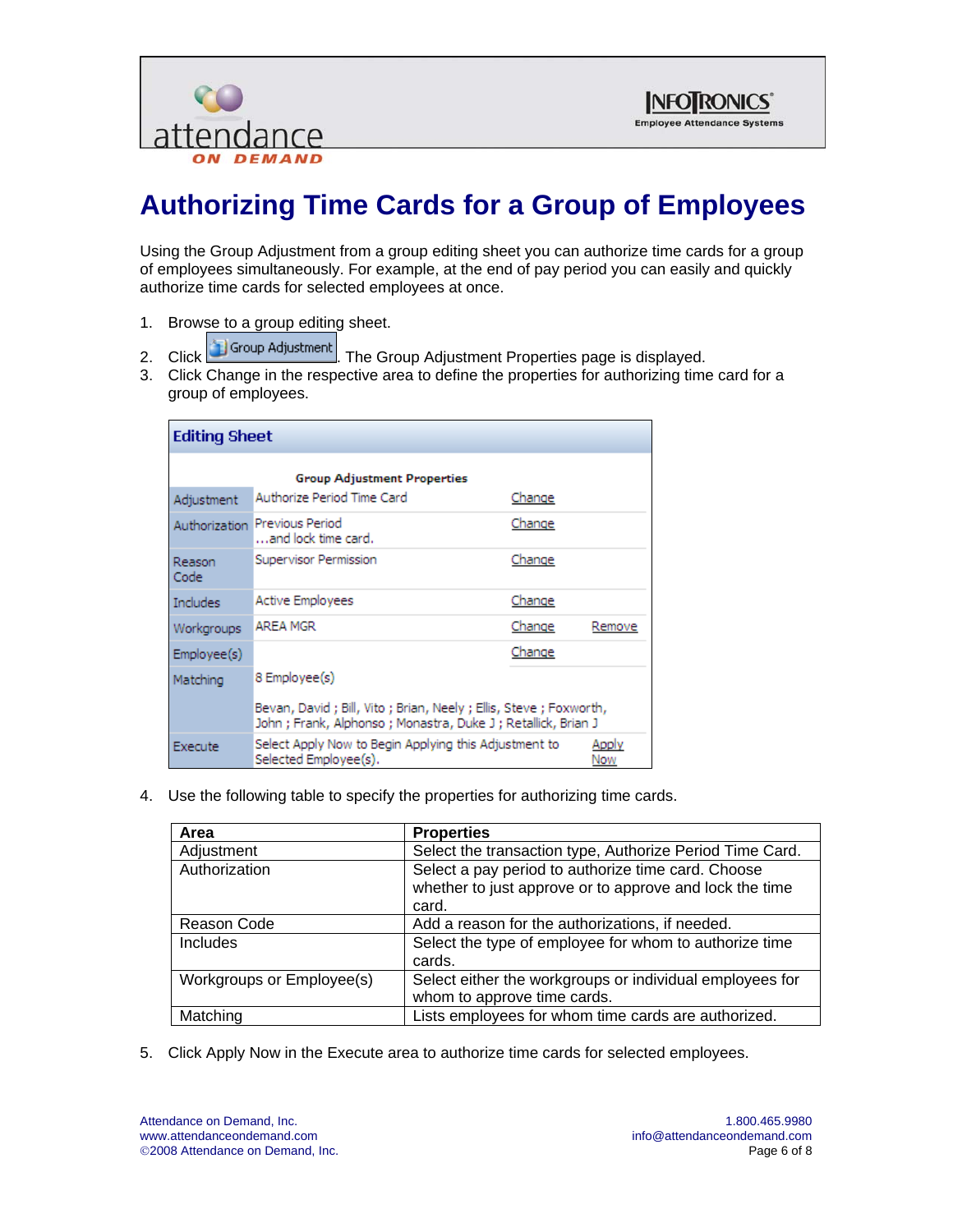



# **Adding Schedules for a Group of Employees**

Using the Group Adjustment from a group editing sheet you can add schedules for a group of employees simultaneously. For example, you can schedule all employees for 4 hours on Saturday in order to do volunteer work. Use this feature to add the schedules quickly and easily.

- 
- 1. Browse to a group editing sheet.<br>2. Click  $\begin{array}{|c|c|c|}\n\hline\n\end{array}$  Group Adjustment The Group Adjustment Properties page is displayed.
- 3. Click Change in the respective area to define the properties for adding schedules for a group of employees.

| <b>Editing Sheet</b>                                                                             |                                                                                                                                       |        |        |  |  |
|--------------------------------------------------------------------------------------------------|---------------------------------------------------------------------------------------------------------------------------------------|--------|--------|--|--|
| <b>Group Adjustment Properties</b>                                                               |                                                                                                                                       |        |        |  |  |
| Adjustment                                                                                       | Add Work Schedule                                                                                                                     | Change |        |  |  |
| Schedule                                                                                         | 01/22/08 11:47/14:47                                                                                                                  | Change |        |  |  |
| Reason<br>Code                                                                                   | [no reason given)                                                                                                                     | Change |        |  |  |
| Includes                                                                                         | <b>Active Employees</b>                                                                                                               | Change |        |  |  |
| Workgroups                                                                                       | <b>AREA MGR</b>                                                                                                                       | Change | Remove |  |  |
| Employee(s)                                                                                      |                                                                                                                                       | Change |        |  |  |
| 8 Employee(s)<br>Matching                                                                        |                                                                                                                                       |        |        |  |  |
|                                                                                                  | Bevan, David ; Bill, Vito ; Brian, Neely ; Ellis, Steve ; Foxworth, John ;<br>Frank, Alphonso ; Monastra, Duke J ; Retallick, Brian J |        |        |  |  |
| Select Apply Now to Begin Applying this Adjustment to<br>Execute<br>Selected Employee(s).<br>Now |                                                                                                                                       |        | Apply  |  |  |

4. Use the following table to specify the properties of schedules to add.

| Area                      | <b>Properties</b>                                                                         |
|---------------------------|-------------------------------------------------------------------------------------------|
| Adjustment                | Select the transaction type: Add Work Schedule.                                           |
| Schedule                  | Select the schedule date, schedule start time and schedule<br>end time to add a schedule. |
| Reason Code               | Add a reason for adding schedules, if needed.                                             |
| <b>Includes</b>           | Select the employee attribute used to determine employees<br>who are scheduled.           |
| Workgroups or Employee(s) | Select either workgroup or employees from whom to add<br>schedules.                       |
| Matching                  | Review the list of employees for whom schedules are to be<br>added.                       |

5. Click Apply Now in the Execute area to add schedules for selected employees.